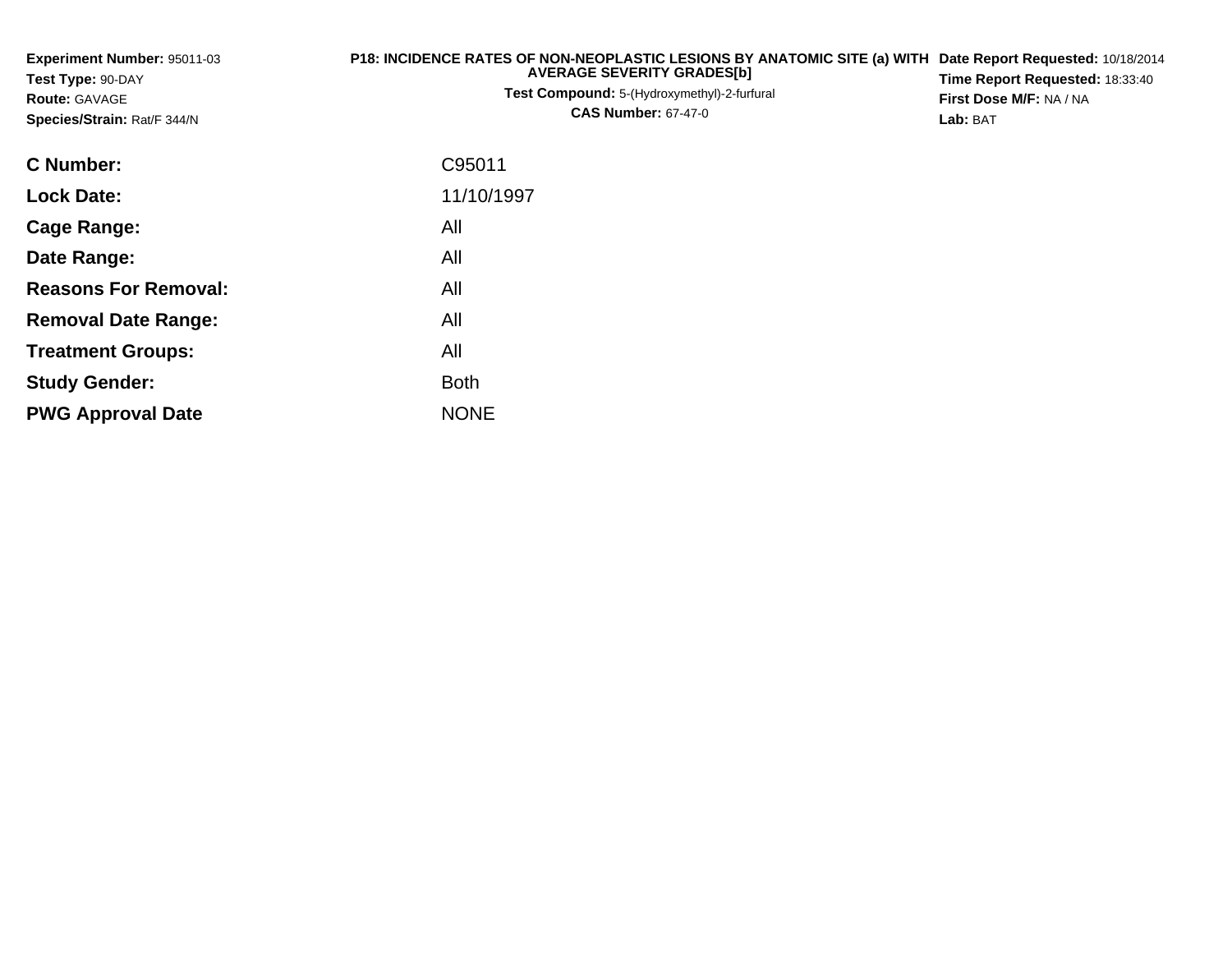**Experiment Number:** 95011-03**Test Type:** 90-DAY**Route:** GAVAGE **Species/Strain:** Rat/F 344/N**P18: INCIDENCE RATES OF NON-NEOPLASTIC LESIONS BY ANATOMIC SITE (a) WITHDate Report Requested:** 10/18/2014**AVERAGE SEVERITY GRADES[b]Test Compound:** 5-(Hydroxymethyl)-2-furfural **CAS Number:** 67-47-0**Time Report Requested:** 18:33:40**First Dose M/F:** NA / NA**Lab:** BAT**F 344/N Rat MALE 0 MG/KG 94 MG/KG 188 MG/KG 375 MG/KG 750 MG/KG 1500 MG/KG Disposition SummaryAnimals Initially In Study <sup>10</sup> <sup>10</sup> <sup>10</sup> <sup>10</sup> <sup>10</sup> <sup>10</sup> Early Deaths Dosing Accident <sup>1</sup>Survivors Terminal Sacrifice <sup>10</sup> <sup>10</sup> <sup>10</sup> <sup>10</sup> <sup>10</sup> <sup>9</sup> Animals Examined Microscopically <sup>10</sup> <sup>10</sup> <sup>10</sup> <sup>10</sup> <sup>10</sup> <sup>10</sup>** ALIMENTARY SYSTEM**Esophagus** s (10) (0) (0) (0) (0) (0) (0) (0) (0) (10) Muscularis, Degenerationn  $2\,[1.0]$ Muscularis, Inflammation, Chronicc and  $1$  [1.0] Intestine Large, Cecum (10) (0) (0) (0) (0) (10) Intestine Large, Colonn (10) (10) (0) (0) (0) (0) (0) (0) (0) (10) Parasite Metazoann  $\sim$  1 Intestine Large, Rectumm (10) (0) (0) (0) (0) (0) (0) (0) (10) Parasite Metazoann and  $\sim$  1 Intestine Small, Duodenumm (10) (0) (0) (0) (0) (10) (10 Intestine Small, Ileumm (10) (0) (0) (0) (0) (10) Intestine Small, Jejunum (10) (0) (0) (0) (0) (10) Liver (10) (1) (2) (1) (2) (10) Centrilobular, Fatty Changee and the contract of  $1$  [2.0] the contract of  $\sim$  11 [2.0] the contract of  $\sim$  11 [2.0] the contract of  $\sim$  11 [2.0] the contract of  $\sim$  11 [2.0] the contract of  $\sim$  11 [2.0] the contract of  $\sim$  11 [2.0] the contra Hepatodiaphragmatic Nodulee 1 2 1 2 Pancreass (10) (0) (0) (0) (0) (0) (0) (0) (10) Acinus, Atrophy 1 [1.0] Salivary Glandss (10) (10) (0) (0) (0) (0) (0) (0) (0) (10) Stomach, Forestomachh (10) (0) (0) (0) (0) (0) (0) (0) (0) (10) Stomach, Glandularr (10) (0) (0) (0) (0) (0) (0) (0) (110)

CARDIOVASCULAR SYSTEM

a - Number of animals examined microscopically at site and number of animals with lesion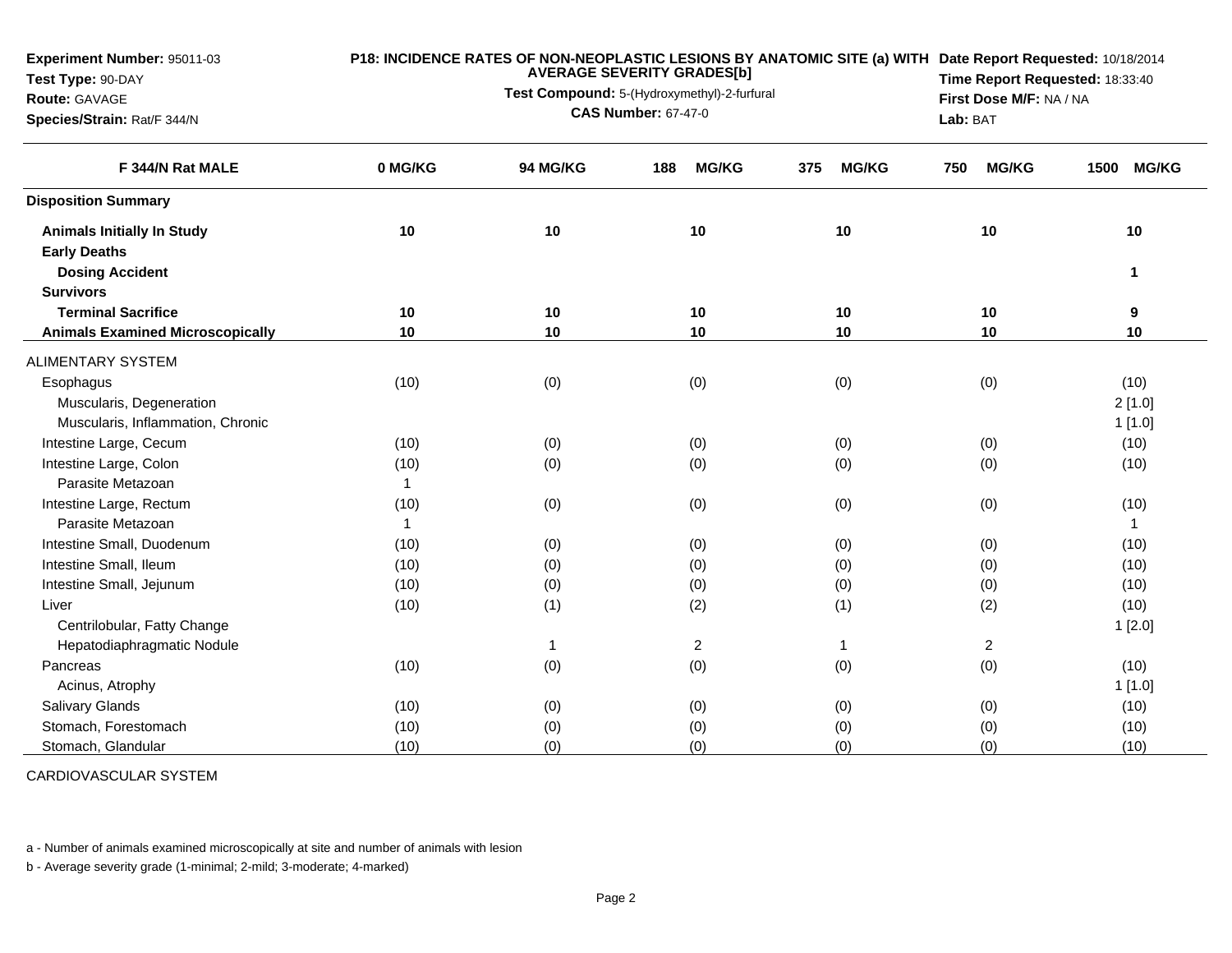| <b>Experiment Number: 95011-03</b><br>Test Type: 90-DAY<br><b>Route: GAVAGE</b><br>Species/Strain: Rat/F 344/N | P18: INCIDENCE RATES OF NON-NEOPLASTIC LESIONS BY ANATOMIC SITE (a) WITH Date Report Requested: 10/18/2014<br><b>AVERAGE SEVERITY GRADES[b]</b><br>Test Compound: 5-(Hydroxymethyl)-2-furfural<br><b>CAS Number: 67-47-0</b> |          |                     |     |              |     | Time Report Requested: 18:33:40<br>First Dose M/F: NA / NA<br>Lab: BAT |      |              |
|----------------------------------------------------------------------------------------------------------------|------------------------------------------------------------------------------------------------------------------------------------------------------------------------------------------------------------------------------|----------|---------------------|-----|--------------|-----|------------------------------------------------------------------------|------|--------------|
| F 344/N Rat MALE                                                                                               | 0 MG/KG                                                                                                                                                                                                                      | 94 MG/KG | <b>MG/KG</b><br>188 | 375 | <b>MG/KG</b> | 750 | <b>MG/KG</b>                                                           | 1500 | <b>MG/KG</b> |
| <b>Blood Vessel</b>                                                                                            | (10)                                                                                                                                                                                                                         | (0)      | (0)                 | (0) |              |     | (0)                                                                    |      | (10)         |
| Heart                                                                                                          | (10)                                                                                                                                                                                                                         | (0)      | (0)                 | (0) |              |     | (0)                                                                    |      | (10)         |
| Myocardium, Degeneration, Focal                                                                                | 7[1.0]                                                                                                                                                                                                                       |          |                     |     |              |     |                                                                        |      | 5[1.0]       |
| <b>ENDOCRINE SYSTEM</b>                                                                                        |                                                                                                                                                                                                                              |          |                     |     |              |     |                                                                        |      |              |
| <b>Adrenal Cortex</b>                                                                                          | (10)                                                                                                                                                                                                                         | (0)      | (0)                 | (0) |              |     | (0)                                                                    |      | (10)         |
| Adrenal Medulla                                                                                                | (10)                                                                                                                                                                                                                         | (0)      | (0)                 | (0) |              |     | (0)                                                                    |      | (10)         |
| Islets, Pancreatic                                                                                             | (10)                                                                                                                                                                                                                         | (0)      | (0)                 | (0) |              |     | (0)                                                                    |      | (10)         |
| Parathyroid Gland                                                                                              | (9)                                                                                                                                                                                                                          | (0)      | (0)                 | (0) |              |     | (0)                                                                    |      | (8)          |
| <b>Pituitary Gland</b>                                                                                         | (9)                                                                                                                                                                                                                          | (0)      | (0)                 | (0) |              |     | (0)                                                                    |      | (10)         |
| Pars Distalis, Hyperplasia, Focal                                                                              |                                                                                                                                                                                                                              |          |                     |     |              |     |                                                                        |      | 1[1.0]       |
| <b>Thyroid Gland</b>                                                                                           | (10)                                                                                                                                                                                                                         | (0)      | (0)                 | (0) |              |     | (0)                                                                    |      | (10)         |
| <b>GENERAL BODY SYSTEM</b>                                                                                     |                                                                                                                                                                                                                              |          |                     |     |              |     |                                                                        |      |              |
| None                                                                                                           |                                                                                                                                                                                                                              |          |                     |     |              |     |                                                                        |      |              |
| <b>GENITAL SYSTEM</b>                                                                                          |                                                                                                                                                                                                                              |          |                     |     |              |     |                                                                        |      |              |
| Epididymis                                                                                                     | (10)                                                                                                                                                                                                                         | (0)      | (0)                 | (0) |              |     | (0)                                                                    |      | (10)         |
| <b>Preputial Gland</b>                                                                                         | (10)                                                                                                                                                                                                                         | (0)      | (0)                 | (0) |              |     | (0)                                                                    |      | (10)         |
| Prostate                                                                                                       | (10)                                                                                                                                                                                                                         | (0)      | (0)                 | (0) |              |     | (0)                                                                    |      | (10)         |
| <b>Seminal Vesicle</b>                                                                                         | (10)                                                                                                                                                                                                                         | (0)      | (0)                 | (0) |              |     | (0)                                                                    |      | (10)         |
| <b>Testes</b>                                                                                                  | (10)                                                                                                                                                                                                                         | (0)      | (0)                 | (0) |              |     | (0)                                                                    |      | (10)         |
| <b>HEMATOPOIETIC SYSTEM</b>                                                                                    |                                                                                                                                                                                                                              |          |                     |     |              |     |                                                                        |      |              |
| <b>Bone Marrow</b>                                                                                             | (10)                                                                                                                                                                                                                         | (0)      | (0)                 | (0) |              |     | (0)                                                                    |      | (10)         |
| Lymph Node, Mandibular                                                                                         | (9)                                                                                                                                                                                                                          | (0)      | (0)                 | (0) |              |     | (0)                                                                    |      | (7)          |
| Lymph Node, Mesenteric                                                                                         | (10)                                                                                                                                                                                                                         | (0)      | (0)                 | (0) |              |     | (0)                                                                    |      | (10)         |
| Spleen                                                                                                         | (10)                                                                                                                                                                                                                         | (0)      | (0)                 | (0) |              |     | (0)                                                                    |      | (10)         |
| Thymus                                                                                                         | (10)                                                                                                                                                                                                                         | (0)      | (0)                 | (0) |              |     | (0)                                                                    |      | (10)         |
| <b>INTEGUMENTARY SYSTEM</b>                                                                                    |                                                                                                                                                                                                                              |          |                     |     |              |     |                                                                        |      |              |
| <b>Mammary Gland</b>                                                                                           | (10)                                                                                                                                                                                                                         | (0)      | (0)                 | (0) |              |     | (0)                                                                    |      | (8)          |
|                                                                                                                |                                                                                                                                                                                                                              |          |                     |     |              |     |                                                                        |      |              |

a - Number of animals examined microscopically at site and number of animals with lesion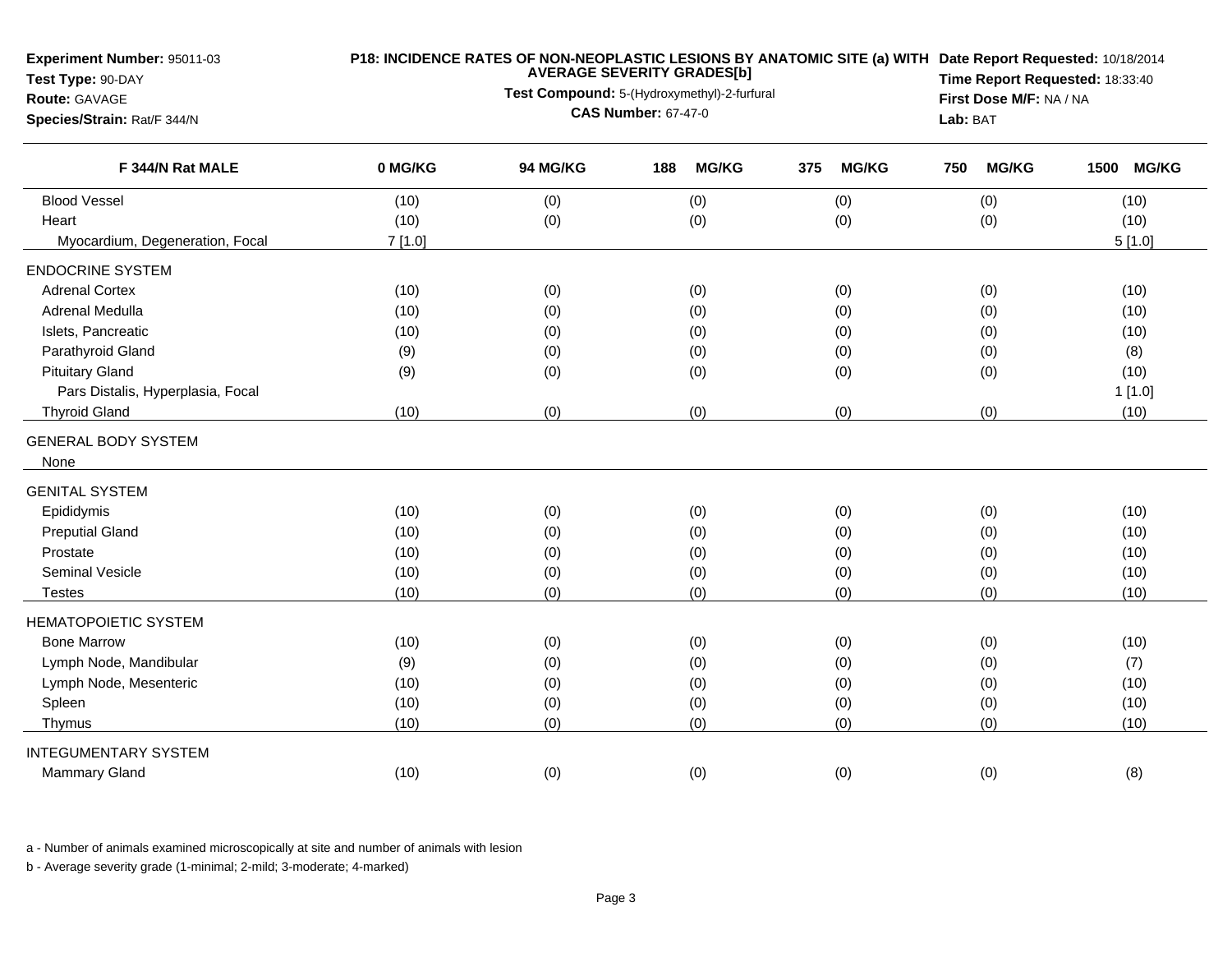| <b>Experiment Number: 95011-03</b><br>Test Type: 90-DAY<br>Route: GAVAGE<br>Species/Strain: Rat/F 344/N                                                               |              | <b>AVERAGE SEVERITY GRADES[b]</b><br>Test Compound: 5-(Hydroxymethyl)-2-furfural<br><b>CAS Number: 67-47-0</b> | Lab: BAT            | P18: INCIDENCE RATES OF NON-NEOPLASTIC LESIONS BY ANATOMIC SITE (a) WITH Date Report Requested: 10/18/2014<br>Time Report Requested: 18:33:40<br>First Dose M/F: NA / NA |                     |                                                        |
|-----------------------------------------------------------------------------------------------------------------------------------------------------------------------|--------------|----------------------------------------------------------------------------------------------------------------|---------------------|--------------------------------------------------------------------------------------------------------------------------------------------------------------------------|---------------------|--------------------------------------------------------|
| F 344/N Rat MALE                                                                                                                                                      | 0 MG/KG      | 94 MG/KG                                                                                                       | <b>MG/KG</b><br>188 | 375<br><b>MG/KG</b>                                                                                                                                                      | <b>MG/KG</b><br>750 | 1500 MG/KG                                             |
| Skin                                                                                                                                                                  | (10)         | (0)                                                                                                            | (0)                 | (0)                                                                                                                                                                      | (0)                 | (10)                                                   |
| MUSCULOSKELETAL SYSTEM<br>Bone                                                                                                                                        | (10)         | (0)                                                                                                            | (0)                 | (0)                                                                                                                                                                      | (0)                 | (10)                                                   |
| NERVOUS SYSTEM<br><b>Brain</b><br>Congestion                                                                                                                          | (10)         | (10)                                                                                                           | (10)                | (10)                                                                                                                                                                     | (10)                | (10)<br>1[2.0]                                         |
| <b>RESPIRATORY SYSTEM</b><br>Lung<br>Alveolus, Infiltration Cellular, Histiocyte<br>Congestion<br>Hematopoietic Cell Proliferation<br>Hemorrhage<br>Hemorrhage, Acute | (10)         | (0)                                                                                                            | (0)                 | (0)                                                                                                                                                                      | (0)                 | (10)<br>1[1.0]<br>1[3.0]<br>1[1.0]<br>2[1.0]<br>1[1.0] |
| Nose<br>Inflammation, Suppurative<br>Trachea<br>Fibrosis<br>Inflammation, Chronic                                                                                     | (10)<br>(10) | (0)<br>(0)                                                                                                     | (0)<br>(0)          | (0)<br>(0)                                                                                                                                                               | (0)<br>(0)          | (10)<br>3[1.0]<br>(10)<br>2[2.0]<br>2[2.0]             |
| SPECIAL SENSES SYSTEM<br>None                                                                                                                                         |              |                                                                                                                |                     |                                                                                                                                                                          |                     |                                                        |
| <b>URINARY SYSTEM</b><br>Kidney<br><b>Urinary Bladder</b>                                                                                                             | (10)<br>(10) | (0)<br>(0)                                                                                                     | (0)<br>(0)          | (0)<br>(0)                                                                                                                                                               | (0)<br>(0)          | (10)<br>(10)                                           |

\*\*\*END OF MALE DATA\*\*\*

a - Number of animals examined microscopically at site and number of animals with lesion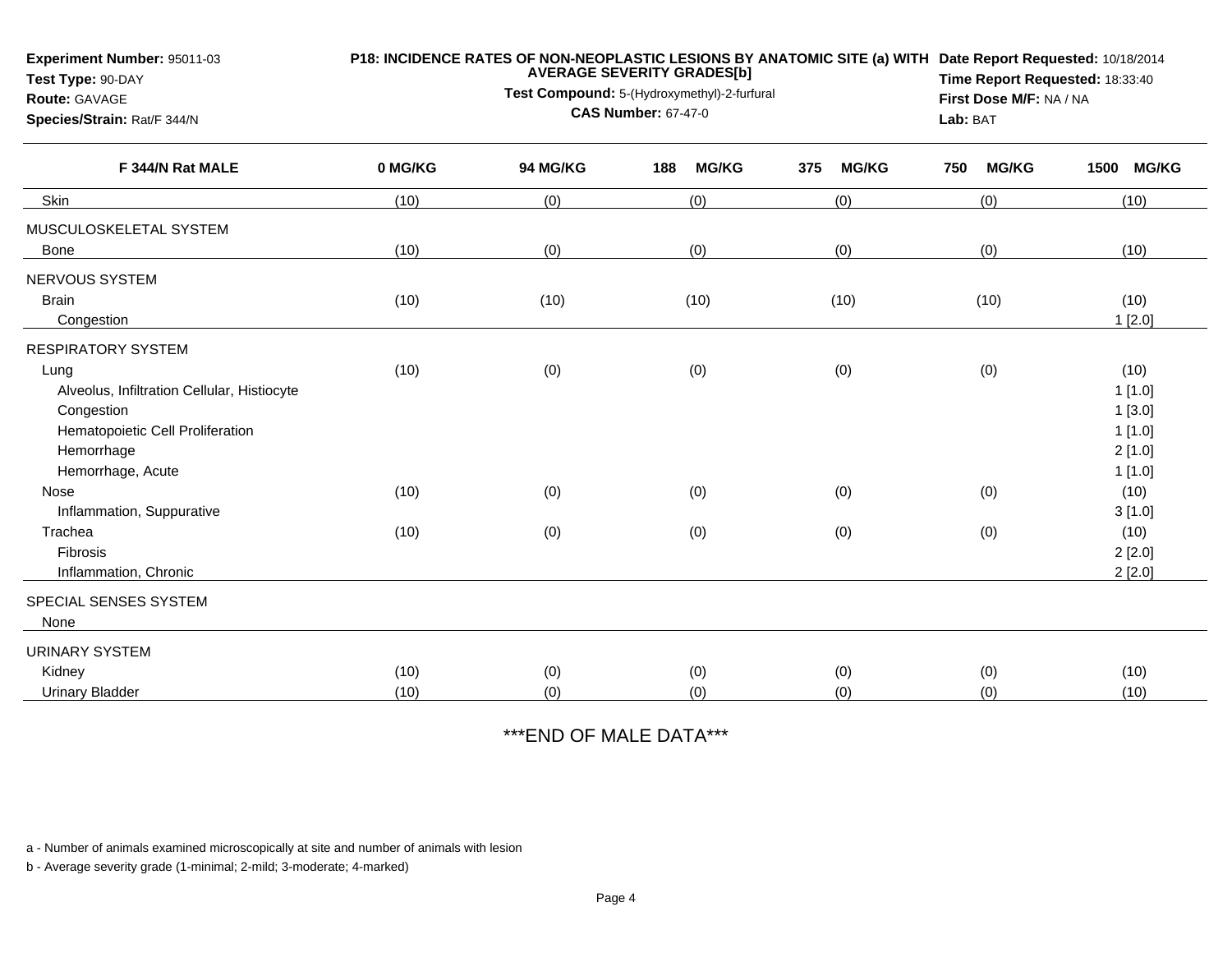**Experiment Number:** 95011-03**Test Type:** 90-DAY**Route:** GAVAGE **Species/Strain:** Rat/F 344/N**P18: INCIDENCE RATES OF NON-NEOPLASTIC LESIONS BY ANATOMIC SITE (a) WITHDate Report Requested:** 10/18/2014**AVERAGE SEVERITY GRADES[b]Test Compound:** 5-(Hydroxymethyl)-2-furfural **CAS Number:** 67-47-0**Time Report Requested:** 18:33:40**First Dose M/F:** NA / NA**Lab:** BAT**F 344/N Rat FEMALE 0 MG/KG 94 MG/KG 188 MG/KG 375 MG/KG 750 MG/KG 1500 MG/KG Disposition SummaryAnimals Initially In Study <sup>10</sup> <sup>10</sup> <sup>10</sup> <sup>10</sup> <sup>10</sup> <sup>10</sup> Early Deaths Natural Death <sup>3</sup> Survivors Terminal Sacrifice <sup>10</sup> <sup>10</sup> <sup>10</sup> <sup>10</sup> <sup>10</sup> <sup>7</sup> Animals Examined Microscopically <sup>10</sup> <sup>10</sup> <sup>10</sup> <sup>10</sup> <sup>10</sup> <sup>10</sup>** ALIMENTARY SYSTEM**Esophagus** s (10) (0) (0) (0) (0) (0) (0) (0) (0) (10) Muscularis, Inflammation, Chronic 2 [1.0] Intestine Large, Cecum (10) (0) (0) (0) (0) (10) Intestine Large, Colonn (10) (10) (0) (0) (0) (0) (0) (0) (0) (10) Parasite Metazoan $n \hspace{1.5cm} 1$ Ulcer1 [1.0] يوم المستخدم المستخدم المستخدم المستخدم المستخدم المستخدم المستخدم المستخدم المستخدم المستخدم المستخدم المستخدم المستخدم المستخدم المستخدم المستخدم المستخدم المستخدم المستخدم المستخدم المستخدم المستخدم المستخدم الم Intestine Large, Rectumm (10) (0) (0) (0) (0) (0) (0) (10) Intestine Small, Duodenumm (10) (0) (0) (0) (0) (10) (10 Intestine Small, Ileum (10) (0) (0) (0) (0) (10) Intestine Small, Jejunumm (10) (0) (0) (0) (0) (10) (10 Liver (10) (5) (2) (2) (1) (10) Hepatodiaphragmatic Nodulee 2 5 2 2 1 2 Inflammation, Granulomatous 4 [1.0] **Mesentery** y (1) (0) (1) (0) (1) (0) (1) (0) (1) (0) Fat, Necrosiss and  $1$  [2.0] 1 [2.0] 1 [2.0] 1 [2.0] 1 [2.0] 1 [2.0] Pancreass (10) (0) (0) (0) (0) (0) (0) (0) (10) Salivary Glandss (10) (10) (0) (0) (0) (0) (0) (0) (0) (10) **Necrosis** s and  $1$  [2.0]  $\,$ Stomach, Forestomachh (10) (0) (0) (0) (0) (0) (0) (0) (0) (10) Stomach, Glandular(10) (0) (0) (0) (0) (10)

a - Number of animals examined microscopically at site and number of animals with lesion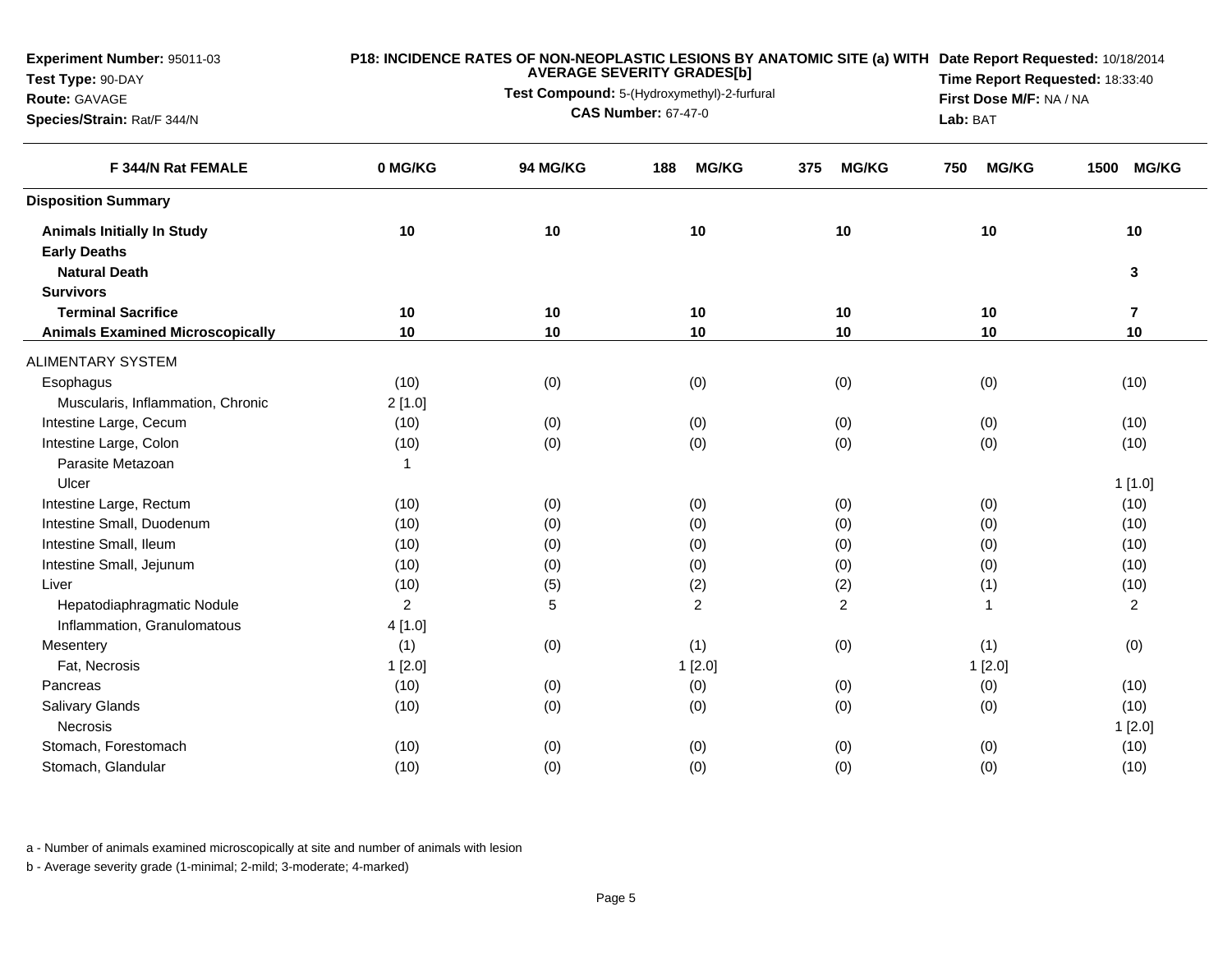| <b>Experiment Number: 95011-03</b><br>Test Type: 90-DAY<br><b>Route: GAVAGE</b><br>Species/Strain: Rat/F 344/N |         | Lab: BAT        | P18: INCIDENCE RATES OF NON-NEOPLASTIC LESIONS BY ANATOMIC SITE (a) WITH Date Report Requested: 10/18/2014<br>Time Report Requested: 18:33:40<br>First Dose M/F: NA / NA |                     |                     |                      |
|----------------------------------------------------------------------------------------------------------------|---------|-----------------|--------------------------------------------------------------------------------------------------------------------------------------------------------------------------|---------------------|---------------------|----------------------|
| F 344/N Rat FEMALE                                                                                             | 0 MG/KG | <b>94 MG/KG</b> | <b>MG/KG</b><br>188                                                                                                                                                      | <b>MG/KG</b><br>375 | <b>MG/KG</b><br>750 | <b>MG/KG</b><br>1500 |
| Ulcer                                                                                                          |         |                 |                                                                                                                                                                          |                     |                     | 1[3.0]               |
| CARDIOVASCULAR SYSTEM                                                                                          |         |                 |                                                                                                                                                                          |                     |                     |                      |
| <b>Blood Vessel</b>                                                                                            | (10)    | (0)             | (0)                                                                                                                                                                      | (0)                 | (0)                 | (10)                 |
| Heart                                                                                                          | (10)    | (0)             | (0)                                                                                                                                                                      | (0)                 | (0)                 | (10)                 |
| Myocardium, Degeneration                                                                                       | 1[1.0]  |                 |                                                                                                                                                                          |                     |                     |                      |
| Myocardium, Degeneration, Focal                                                                                | 1[1.0]  |                 |                                                                                                                                                                          |                     |                     | 1[1.0]               |
| <b>ENDOCRINE SYSTEM</b>                                                                                        |         |                 |                                                                                                                                                                          |                     |                     |                      |
| <b>Adrenal Cortex</b>                                                                                          | (10)    | (0)             | (0)                                                                                                                                                                      | (0)                 | (0)                 | (10)                 |
| Adrenal Medulla                                                                                                | (10)    | (0)             | (0)                                                                                                                                                                      | (0)                 | (0)                 | (10)                 |
| Islets, Pancreatic                                                                                             | (10)    | (0)             | (0)                                                                                                                                                                      | (0)                 | (0)                 | (10)                 |
| Parathyroid Gland                                                                                              | (8)     | (0)             | (0)                                                                                                                                                                      | (0)                 | (0)                 | (8)                  |
| <b>Pituitary Gland</b>                                                                                         | (10)    | (0)             | (0)                                                                                                                                                                      | (0)                 | (0)                 | (10)                 |
| Necrosis, Acute                                                                                                |         |                 |                                                                                                                                                                          |                     |                     | 1[4.0]               |
| <b>Thyroid Gland</b>                                                                                           | (10)    | (0)             | (0)                                                                                                                                                                      | (0)                 | (0)                 | (10)                 |
| <b>GENERAL BODY SYSTEM</b><br>None                                                                             |         |                 |                                                                                                                                                                          |                     |                     |                      |
| <b>GENITAL SYSTEM</b>                                                                                          |         |                 |                                                                                                                                                                          |                     |                     |                      |
| <b>Clitoral Gland</b>                                                                                          | (10)    | (0)             | (0)                                                                                                                                                                      | (0)                 | (0)                 | (10)                 |
| Ovary                                                                                                          | (10)    | (0)             | (0)                                                                                                                                                                      | (0)                 | (0)                 | (10)                 |
| <b>Uterus</b>                                                                                                  | (10)    | (0)             | (0)                                                                                                                                                                      | (0)                 | (0)                 | (10)                 |
| <b>HEMATOPOIETIC SYSTEM</b>                                                                                    |         |                 |                                                                                                                                                                          |                     |                     |                      |
| <b>Bone Marrow</b>                                                                                             | (10)    | (0)             | (0)                                                                                                                                                                      | (0)                 | (0)                 | (10)                 |
| Lymph Node, Mandibular                                                                                         | (7)     | (0)             | (0)                                                                                                                                                                      | (0)                 | (0)                 | (6)                  |
| Lymph Node, Mesenteric                                                                                         | (10)    | (1)             | (1)                                                                                                                                                                      | (0)                 | (0)                 | (10)                 |
| Atrophy                                                                                                        |         |                 |                                                                                                                                                                          |                     |                     | 1[3.0]               |
| Hyperplasia, Lymphoid                                                                                          |         | 1[3.0]          | 1[4.0]                                                                                                                                                                   |                     |                     |                      |
| Infiltration Cellular, Histiocyte                                                                              |         | 1[3.0]          |                                                                                                                                                                          |                     |                     |                      |

a - Number of animals examined microscopically at site and number of animals with lesion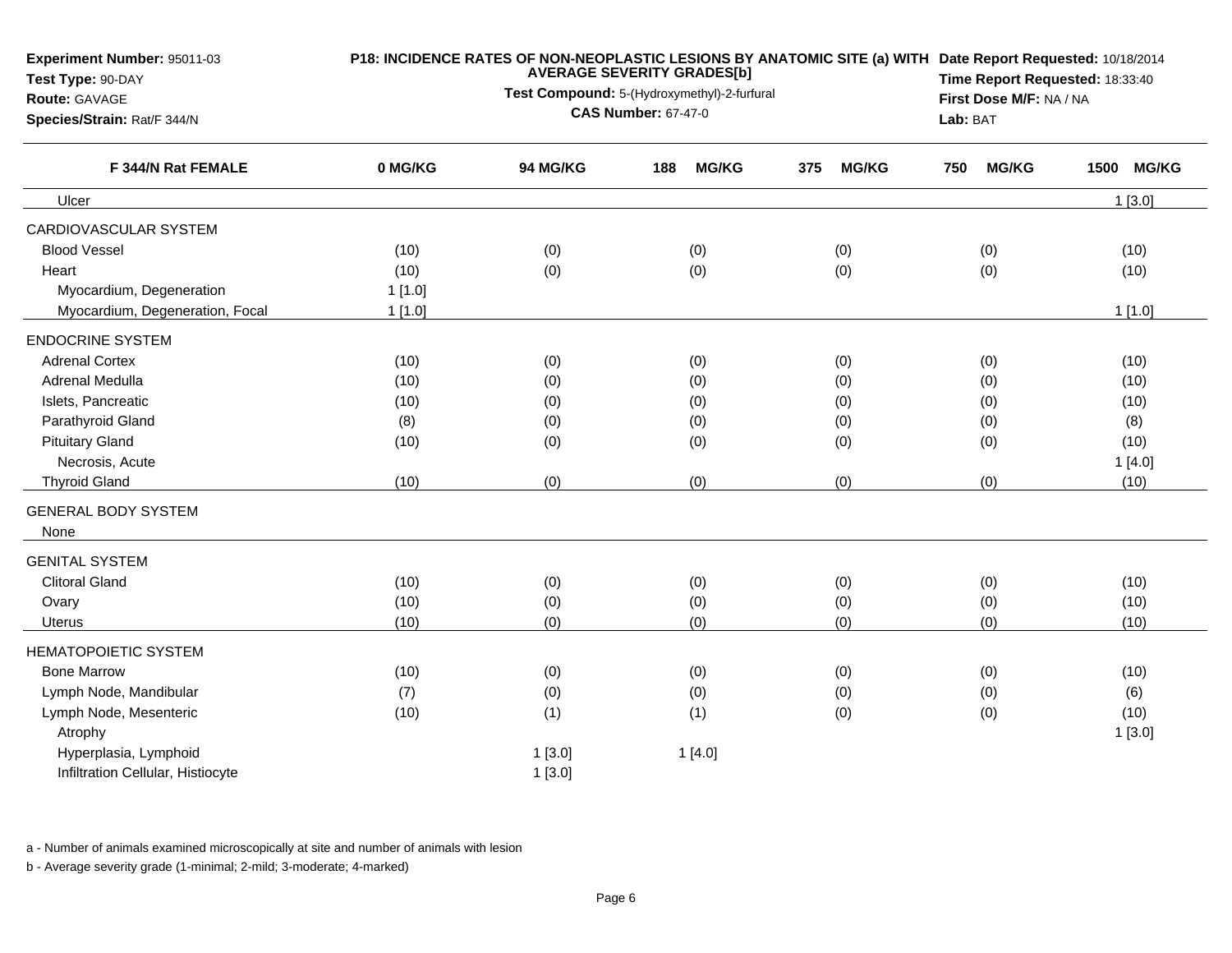**Experiment Number:** 95011-03

## **P18: INCIDENCE RATES OF NON-NEOPLASTIC LESIONS BY ANATOMIC SITE (a) WITH AVERAGE SEVERITY GRADES[b] Date Report Requested:** 10/18/2014

**Test Type:** 90-DAY**Route:** GAVAGE

**Test Compound:** 5-(Hydroxymethyl)-2-furfural **CAS Number:** 67-47-0

**Time Report Requested:** 18:33:40**First Dose M/F:** NA / NA**Lab:** BAT

| Species/Strain: Rat/F 344/N |  |
|-----------------------------|--|
|-----------------------------|--|

| 0 MG/KG | 94 MG/KG                                       | <b>MG/KG</b><br>188       | <b>MG/KG</b><br>375       | <b>MG/KG</b><br>750       | <b>MG/KG</b><br>1500      |
|---------|------------------------------------------------|---------------------------|---------------------------|---------------------------|---------------------------|
| (10)    | (1)                                            | (0)                       | (0)                       | (0)                       | (10)                      |
|         |                                                |                           |                           |                           | 1[4.0]                    |
|         | 1[4.0]                                         |                           |                           |                           |                           |
|         |                                                |                           |                           |                           | 3[3.0]                    |
| (10)    | (0)                                            | (0)                       | (0)                       | (0)                       | (10)                      |
|         |                                                |                           |                           |                           |                           |
| (10)    | (0)                                            | (0)                       | (0)                       | (0)                       | (10)                      |
| (10)    | (0)                                            | (0)                       | (0)                       | (0)                       | (10)                      |
|         |                                                |                           |                           |                           |                           |
|         | (0)                                            | (0)                       | (0)                       | (0)                       | (10)                      |
|         |                                                |                           |                           |                           |                           |
|         |                                                |                           |                           |                           | (10)                      |
|         |                                                |                           |                           |                           | 2[2.5]                    |
|         |                                                |                           |                           |                           |                           |
|         |                                                |                           |                           |                           | (10)                      |
|         |                                                |                           |                           |                           | 1[1.0]                    |
|         |                                                |                           |                           |                           | 2[2.0]                    |
|         |                                                |                           |                           |                           | 1[1.0]                    |
|         |                                                |                           |                           |                           | (10)                      |
|         |                                                |                           |                           |                           | 1[3.0]                    |
|         |                                                |                           |                           |                           | 2[1.0]                    |
|         |                                                |                           |                           |                           | 1[1.0]                    |
|         |                                                |                           |                           |                           | (10)                      |
|         |                                                |                           |                           |                           | 1[1.0]                    |
|         |                                                |                           |                           |                           | 1[1.0]                    |
|         | (10)<br>(10)<br>(10)<br>(10)<br>1[1.0]<br>(10) | (10)<br>(0)<br>(0)<br>(0) | (10)<br>(0)<br>(0)<br>(0) | (10)<br>(0)<br>(0)<br>(0) | (10)<br>(0)<br>(0)<br>(0) |

## SPECIAL SENSES SYSTEM

None

a - Number of animals examined microscopically at site and number of animals with lesion